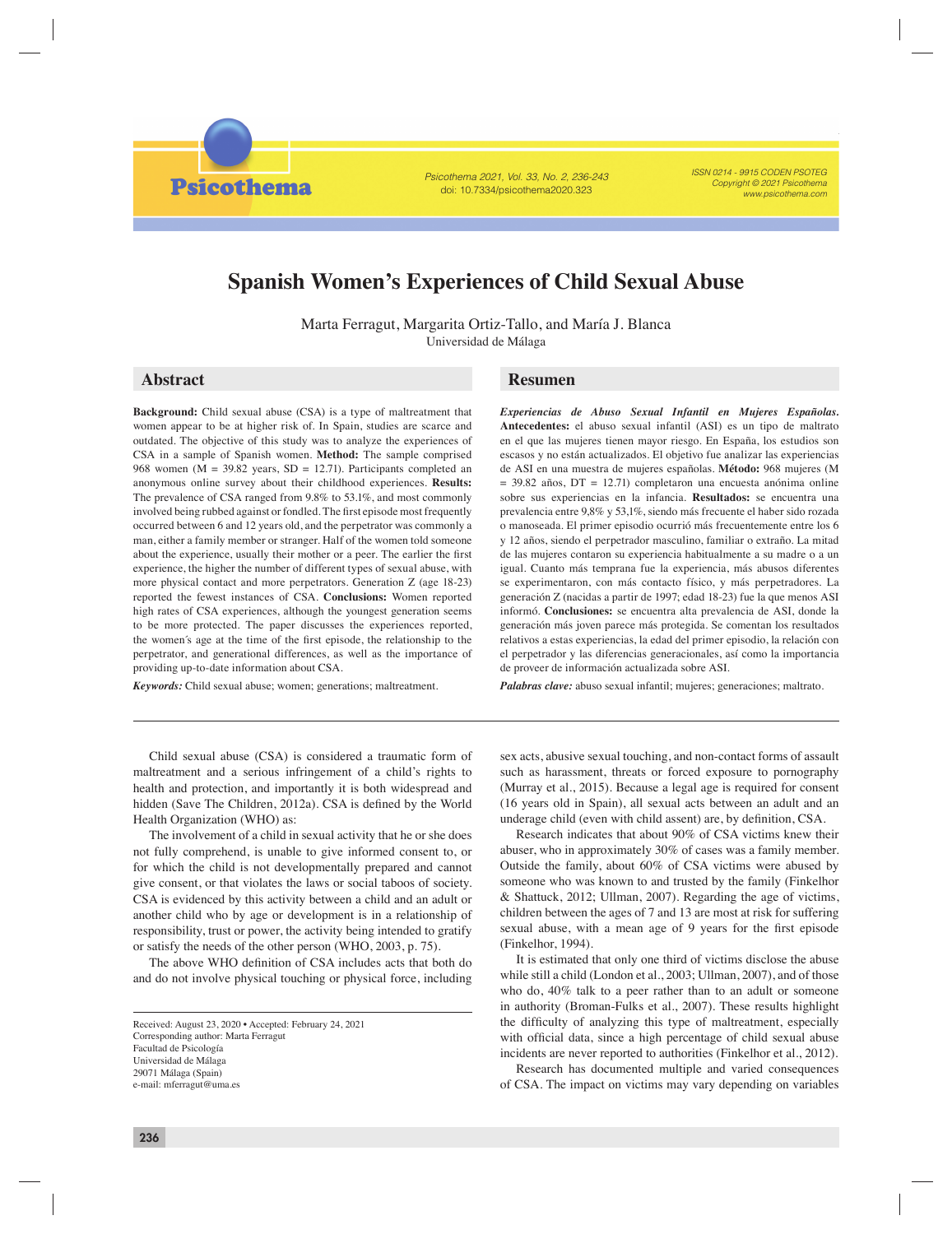such as the context, the age of the victim, who the perpetrator was, and the frequency and duration of abuse (Hornor, 2010). These consequences appear to be different for males and females (Hornor, 2010; Mullers & Downing, 2008). Especially among women, a history of sexual abuse has been associated with an increased risk of sexual revictimization in adolescence and adulthood (Fillipas & Ullman, 2006), as well as a higher risk of suicidal ideation (Cantón-Cortés et al., 2020).

Prevalence studies of CSA suggest that approximately one in five females suffered the experience of sexual abuse in childhood (WHO, 2016). Research has systematically found that the prevalence of CSA is higher in females the world over (Chiu et al., 2013; Collin-Vézina et al., 2013; Pereda et al., 2009a; Sight et al., 2014; Stoltenborgh et al., 2011; WHO, 2016).

A recent meta-analysis by Pan et al. (2020) examined 48 articles that analyzed the prevalence of CSA using the Childhood Trauma Questionnaire (CTQ-SF), covering 22,224 women from 16 countries and including clinical and nonclinical samples. They found a pooled overall rate of CSA of 24%, higher than that reported in previous meta-analyses (Pereda et al., 2009a, 2009b). Prevalence appears to vary depending on the techniques used for data collection. For example, Stoltenborgh et al. (2011) found lower prevalence when using informants rather than self-report measures of CSA, although they also noted that self-reported rates may be influenced by various procedural factors such as sample size, the definition of CSA, the type of instrument used, or the number of questions asked. A further factor to consider is that there are a large number of different instruments for assessing traumatic events during childhood (Ordóñez-Camblor et al., 2016), including specific items about sexual abuse. The fact that each questionnaire inquiries about the same construct in a different way may also contribute to the variability in prevalence rates, leading some authors to recommend that CSA be assessed by asking multiple behaviorally specific questions (Stoltenborgh et al., 2011), as a number of researchers have done (Dunne et al., 2003; Gil, 2014; Guziak, 2020; Mohler-Kuo et al., 2014; Ullman, 2007).

In Spain, the results likewise vary depending on the victims' gender, the sample characteristics, and the data collection procedure used (Pereda, 2016). Four studies have obtained retrospective reports from Spanish adults about their childhood experiences, reporting an overall CSA prevalence of 19% (López et al., 1995), 17.9% (Pereda & Forns, 2007), 13.4% (De Paúl et al., 1995), and 9.5% (Cantón & Justicia, 2008). These rates were consistently higher in females than in males. For example, López et al. (1995) found a prevalence of 15% for males and 22% for females, with similar figures being reported by Pereda and Forns (2007). As regards the age at which abuse occurred, children around 13 appear to be at higher risk (Cantón & Justicia, 2008; Pereda et al., 2016). More recent publications in Spain have examined the prevalence of CSA in child or adolescent samples (Játiva & Cerezo, 2014; Pereda et al., 2016; Pereda et al., 2014; Soler et al., 2012), reporting higher rates in females and in specific populations such as individuals with mental health problems, offenders, etc. (Pereda, 2016).

Since publication of the United Nations Convention on the Rights of the Child in 1989, society has evolved and there is now greater awareness worldwide of children's rights and need for care (World Vision, 2019). Accordingly, in Spain, educational and prevention programs and resources have now been developed through various associations and by regional governments (Save The Children,

2012b). One recent study found that female undergraduates in Spain had more accurate knowledge about CSA and were less prone to some of the common myths about it (Ferragut et al., 2020). Considering these changes in society, an interesting topic of research would be to explore generational differences with respect to CSA in Spain. A study of this kind in Australia by Dunne et al.  $(2003)$  found significant differences in CSA rates, with decreasing prevalence in the youngest generations. The authors suggested that effective prevention programs, increased public awareness, and more stringent legal regimes may underpin this decrease. To our knowledge, there are no published studies in Spain that have analyzed differences between generations of adults reporting CSA, although meta-analyses that have compared results obtained in different time periods have found broadly similar prevalence rates (Pereda et al., 2009a, 2009b).

The aim of this study was to analyze retrospectively the prevalence and nature of CSA in a sample of Spanish females by asking them to complete an anonymous online survey about their childhood experiences. More specifically, we sought to analyze the different abuse experiences, the victim's age at the time of the first such experience, the relationship to the perpetrator, and whether they talked to anyone about these experiences at the time, and if so to whom. In addition, we aimed to examine whether there are differences across different age groups in the experiences of CSA. To this end, we considered four cohorts of individuals born at a similar time (Generation Z, millennials, Generation X, and boomers).

## Method

#### *Participants*

Participants were 968 Spanish women aged between 18 and 80 years  $(M = 39.82, SD = 12.71)$ . In terms of education, 8.2% had only a primary level, 21.7% secondary education, and 70.1% a university qualification.

#### *Instruments*

A Child Sexual Abuse Questionnaire (CSAQ) was developed for the present study and gathered both demographic information (gender, age, educational level, and nationality) and information related to experiences of child sexual abuse. It was designed by the authors following a comprehensive review of the literature on the subject, and specifically by considering previous instruments that assess different kinds of CSA experiences (Dunne et al., 2003; Mohler-Kuo et al., 2014; Ullman, 2007). The questions were formulated according to established rules for writing items (Muñiz & Fonseca-Pedrero, 2019), such as clarity, brevity, simplicity, specificity, relevance, and comprehensibility. The questionnaire was then submitted for further focus group discussion by a panel of three experts who were involved in studying CSA. Participants were asked to focus on abusive experiences that occurred 1) when they were still a legal minor (less than 18 years old), 2) with an adult or with a child at least five years older, and 3) which caused them discomfort or distress. The general question, which considered six events, was whether an adult or an older child had ever (yes, no): rubbed their private parts against you, fondled any part of your body, touched your private parts, showed you pornographic material, showed you his/her genitals, or asked you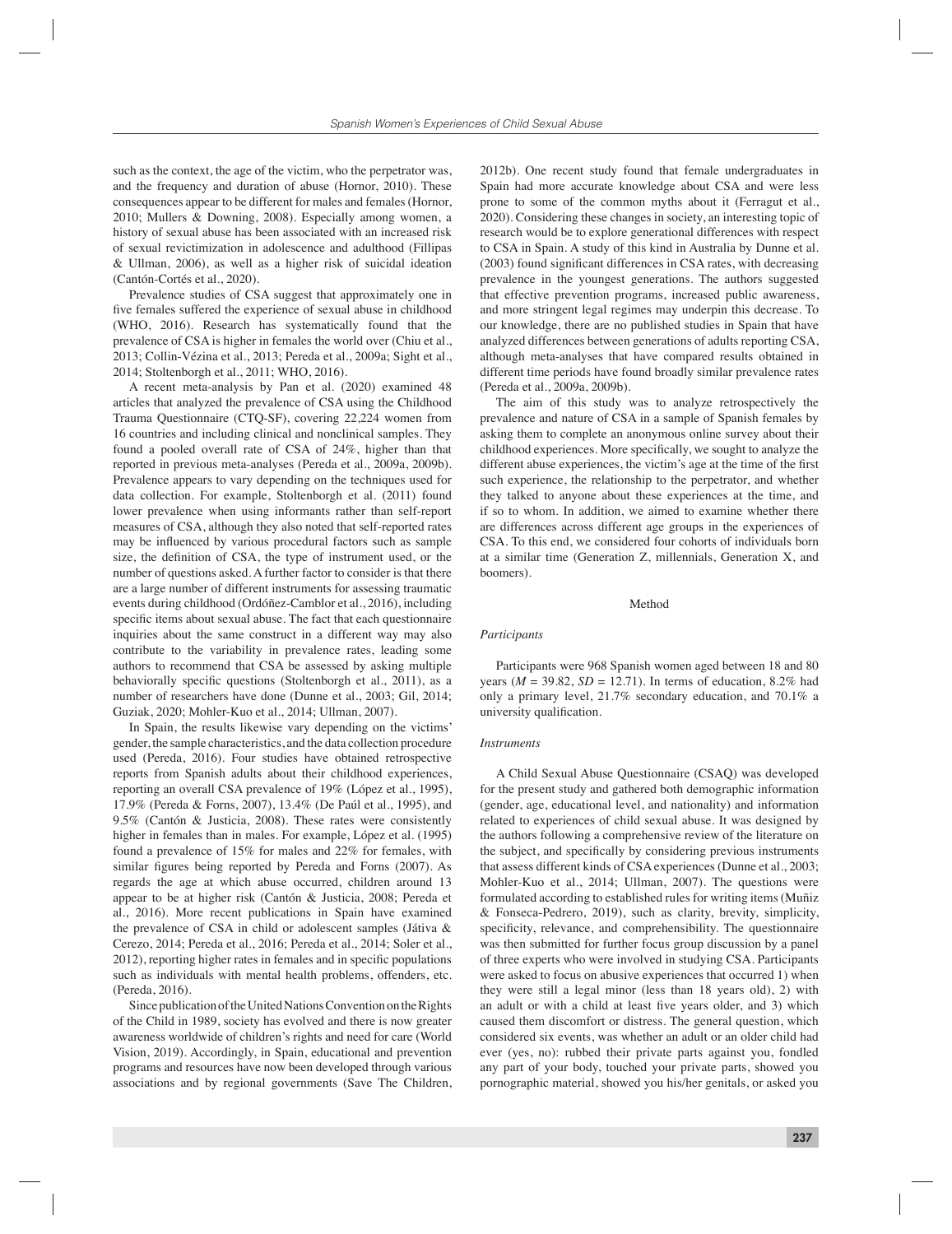to touch their private parts. If a participant answered yes for any of these six experiences, she was then asked to specify her age at the time of the first episode (response options were: younger than 6; between 6 and 12; 13 to 18; I'm not sure/don't know) and to indicate the perpetrator's gender and her relationship to him/her (family member/relative; teacher, instructor, babysitter, etc.; acquaintance such as a friend or neighbor, etc.; or a stranger). Participants could indicate more than one option. Finally, participants were asked to state whether they had talked to anyone about these experiences while still a minor (yes, no) and, if so, whom they had talked to (mother; father; schoolmate or peer of same age; an adult relative; teacher or instructor) and whether this person had believed them (yes, no). At the end of the questionnaire, there was a space for participants to add any further comments they wished to make.

# *Procedure*

The study procedures were carried out in accordance with the Declaration of Helsinki and were approved by the Research Ethics Committee of the University of Málaga, Spain, number 18-2020-H. A snowball sampling strategy was used to recruit participants, who were first informed about the aims of the study. Prior to their completing the online survey, all participants signed a declaration confirming that they were over 18 years of age, that they had been informed about the purpose of the study, and that they were agreeing to participate voluntarily and anonymously. The survey took around 10 minutes to complete and was available online from January to July 2019, with a call for respondents being made through social media platforms and mass emailing.

# *Data Analysis*

To analyze the prevalence of CSA, we computed percentages for each of the six types of sexual abuse, which were also analyzed as a function of participants' age. Four cohorts of individuals born at a similar time were considered, applying the criteria of the Pew Research Center (Dimock, 2019): Generation Z (born since 1997; *n* = 125; aged 18-23; *M* = 20.92, *SD* = 1.56), millennials (born 1981-1996; *n* = 385; aged 24-39; *M* = 33.10, *SD* = 4.61), Generation X (born 1965-1980;  $n = 318$ ; aged 40-55;  $M = 46.01$ ,  $SD = 4.80$ , and boomers (born 1946-1964;  $n = 143$ ; aged 56-74;  $M = 61.12$ ,  $SD = 4.35$ ). Only three participants belonged to the silent generation (born 1928-1945; aged 75 or older), and for the purposes of this study they were considered as boomers. The prevalence of all the aforementioned variables within each generation was then examined using the  $\chi^2$  test and logistic regression in order to obtain the odds ratio for comparisons between generations.

To analyze CSA experiences, we computed percentages for the age when sexual abuse first occurred, the gender of and relationship to the perpetrator, and whether or not they reported the incident to somebody else, to whom, and whether they were believed. We also computed the following variables:

- 1) The number of different types of sexual abuse, by summing yes responses for the six types of sexual abuse and classifying this on three levels: 1, 2-3, or 4 or more;
- 2) Whether the sexual abuse involved physical contact, which we categorized on three levels: without physical contact (a yes response for being shown the perpetrator's genitals and/ or pornography), with physical contact (yes response for any other type of sexual abuse), or both;
- 3) The number of different perpetrators, by summing yes responses for different relationships to the perpetrator and classifying this on two levels: 1, 2 or more;
- 4) The CSA experiences when considering a family perpetrator as the reference category and pooling the other possibilities, which yields three levels: perpetrator was a family member (yes response for family member/relative as the perpetrator), perpetrator was not a family member (yes response for any other relationship to the perpetrator), or both;

| Table 1<br>Number of participants, percentages for total sample and by generation, chi square statistics, and odds ratio (OR; Generation Z as reference) for sexual abuse experiences |           |           |      |      |                    |                   |                   |            |  |
|---------------------------------------------------------------------------------------------------------------------------------------------------------------------------------------|-----------|-----------|------|------|--------------------|-------------------|-------------------|------------|--|
|                                                                                                                                                                                       |           |           |      |      |                    |                   |                   |            |  |
| Types of sexual abuse (yes)                                                                                                                                                           |           | ${\bf N}$ | $\%$ | z    | <b>Millennials</b> | $\mathbf X$       | <b>Boomer</b>     | $\chi^2$   |  |
| Rubbed against by perpetrator                                                                                                                                                         | <b>OR</b> | 514       | 53.1 | 32.0 | 52.5<br>$2.35***$  | 58.5<br>2.99***   | 61.4<br>3.38***   | $30.02***$ |  |
| Fondled any part of victim's body                                                                                                                                                     | <b>OR</b> | 439       | 45.4 | 28.0 | 47.0<br>$2.28***$  | 50.6<br>$2.64***$ | 44.3<br>$2.04**$  | 19.25***   |  |
| Touched victim's private parts                                                                                                                                                        | <b>OR</b> | 309       | 31.9 | 10.4 | 31.4<br>3.95***    | 41.2<br>$6.04***$ | 31.4<br>$3.95***$ | 39.28***   |  |
| Was asked to touch the perpetrator's private parts                                                                                                                                    | <b>OR</b> | 183       | 18.9 | 7.2  | 21.3<br>$3.49**$   | 21.4<br>$3.51**$  | 17.1<br>$2.67*$   | 14.16**    |  |
| Perpetrator showed his/her genitals                                                                                                                                                   | <b>OR</b> | 300       | 31.0 | 15.2 | 32.7<br>$2.71***$  | 35.2<br>$3.03***$ | 30.7<br>$2.47**$  | $17.72***$ |  |
| Shown pornographic material by perpetrator                                                                                                                                            | <b>OR</b> | 95        | 9.8  | 9.6  | 11.4<br>1.22       | 10.1<br>1.05      | 5.0<br>0.50       | 4.83       |  |

Note: Generation Z (born from 1997); millennials (born 1981-1996); Generation X (born 1965-1980); and Boomers (born 1946-1964). \*\*\* *p* < .001; \*\* *p* < .01; \* *p* < .05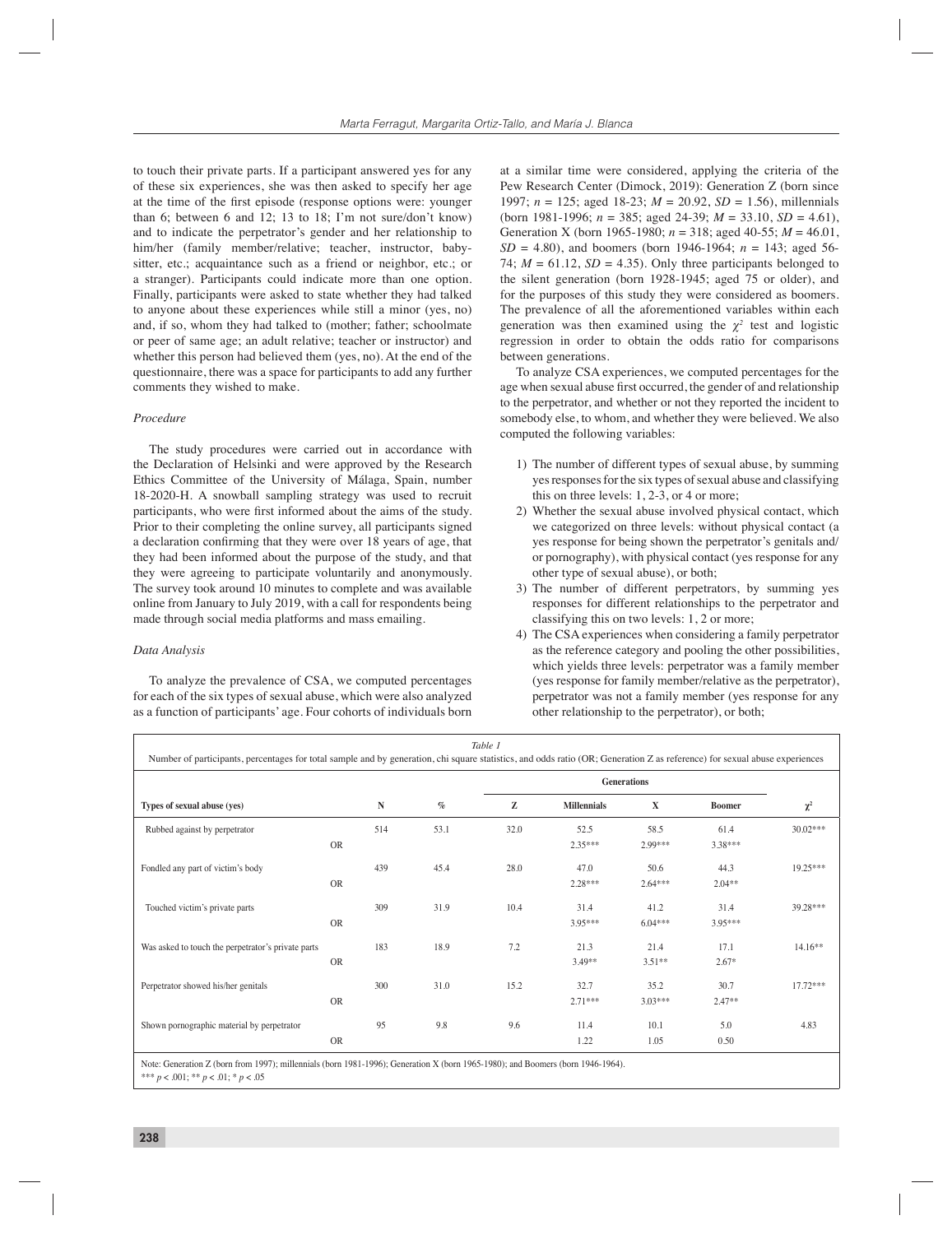5) The CSA experiences when considering 'perpetrator was a stranger' as the reference category and pooling the other possibilities, which yields three levels: perpetrator was a stranger (yes response for stranger), perpetrator was a known person (yes response for any other relationship to the perpetrator) or both.

The scores on these variables and their association with the age of the victim at the time of the first episode was then analyzed by means of the  $\chi^2$  test. Finally, we analyzed the relationship between the two broad categories of perpetrator (i.e., family member as reference category and stranger as reference category) and the number of sexual abuse types and whether physical contact was involved.

## Results

Prevalence of child sexual abuse is shown in Table 1. Overall, the prevalence for CSA ranged from 9.8% to 53.1%. The most frequently reported experiences involved being rubbed against or fondled by the perpetrator, while the least common type of abuse was being shown pornographic material. Regarding differences by generation, the percentages of sexual abuse in general were consistently lower in Generation Z. The odds ratio indicated that Generation Z was less likely to suffer CSA than were the other generations, except for being shown pornography.

Table 2 displays percentages for CSA experiences. In terms of the age at the time of the first episode, this was most commonly between 6 and 12 years old. Most perpetrators were male, whether a family member or a stranger. Approximately half the participants had talked to someone about their experience at the time, mainly with their mother or a schoolmate/peer of the same age. The majority of participants said that they had been believed.

Table 3 shows percentages for the number of different types of sexual abuse, physical and no physical contact, the number of perpetrators, and who the perpetrator was, as well as the relationship between these variables and the victim's age at the time of the first episode. The results show that women most commonly experienced more than one type of sexual abuse, in most cases involving physical contact, and that it was most frequently perpetrated by a single person who was known to but not a member of the family. The percentage of women who stated that their first experience of sexual abuse occurred before the age of 6 increased as the number of sexual abuse types increased. Abuse before this age was also more likely to involve physical contact and to be perpetrated by a family member or known person. Abuses by two or more perpetrators was also more frequently reported by women whose first experience was before age 6.

Table 4 shows the relationship between the identity of the perpetrator and the number of different types of sexual abuse and whether physical contact was involved. As the number of types of sexual abuse experienced by victims increased, so did the likelihood that this was perpetrated either by a family member or by someone known to the family. Abuse by a family member or by a known person was also more likely to involve physical contact. The same pattern of results was observed when considering the percentage of women who reported being abused by both a known perpetrator and a stranger, regardless of whether the reference category was family member or stranger.

## Discussion

The aim of this study was to analyze data about CSA experiences in a sample of Spanish females. We analyzed different types of CSA, the victim's age at the time of the first abusive experience, the relationship to the perpetrator, and whether the victim talked to anyone about these experiences while still a minor, and if so to whom. We explored generational differences in CSA experiences.

Overall, the prevalence for CSA ranged from 9.8% to 53.1%, depending on the type of experience: being rubbed against by the perpetrator, 53.1%; being fondled, 45.4%; having one's private parts touched, 31.9%; being shown the perpetrator's private parts, 31%; being asked to touch the perpetrator's private parts, 18.9%; and being shown pornography, 9.8%. These percentages are much higher than those obtained by previous studies conducted in Spain, which reported a CSA prevalence in women of 22% (López et al., 1995), 19% (Pereda & Forns, 2007), 14.8% (De Paúl et al., 1995), and 9.9% (Cantón & Justicia, 2008).

The higher prevalence rates obtained here may be due to differences in data collection procedure. The results from some of the previous Spanish studies are based on general questions about CSA rather than an analysis of specific experiences, and research has found that prevalence tends to be lower when these kinds of questions are used (Fricker et al., 2003). In addition, our data were collected using an online survey that was answered

| Table 2<br>Number of participants and percentage for variables related to sexual abuse<br>experiences |                |                 |  |  |  |  |  |
|-------------------------------------------------------------------------------------------------------|----------------|-----------------|--|--|--|--|--|
| <b>Variables</b>                                                                                      | N              | $\mathcal{G}_0$ |  |  |  |  |  |
| Age at time of first episode                                                                          |                |                 |  |  |  |  |  |
| <6                                                                                                    | 116            | 18.0            |  |  |  |  |  |
| $6 - 12$                                                                                              | 316            | 49.0            |  |  |  |  |  |
| $13 - 18$                                                                                             | 177            | 27.4            |  |  |  |  |  |
| I don't know                                                                                          | 36             | 5.6             |  |  |  |  |  |
| Perpetrator's gender                                                                                  |                |                 |  |  |  |  |  |
| Male                                                                                                  | 390            | 60.5            |  |  |  |  |  |
| Female                                                                                                | 11             | 1.7             |  |  |  |  |  |
| Not stated                                                                                            | 244            | 37.8            |  |  |  |  |  |
| Relationship to the perpetrator                                                                       |                |                 |  |  |  |  |  |
| Family/relative                                                                                       | 241            | 37.4            |  |  |  |  |  |
| Teacher, instructor, etc.                                                                             | 67             | 10.4            |  |  |  |  |  |
| Acquaintance                                                                                          | 159            | 24.7            |  |  |  |  |  |
| Stranger                                                                                              | 283            | 43.9            |  |  |  |  |  |
| Not stated                                                                                            | 31             | 48              |  |  |  |  |  |
| Talked to someone                                                                                     |                |                 |  |  |  |  |  |
| Yes                                                                                                   | 309            | 47.9            |  |  |  |  |  |
| N <sub>0</sub>                                                                                        | 300            | 31.0            |  |  |  |  |  |
| Not stated                                                                                            | 36             | 3.7             |  |  |  |  |  |
| Who did you talk to?                                                                                  |                |                 |  |  |  |  |  |
| Mother                                                                                                | 125            | 40.5            |  |  |  |  |  |
| Father                                                                                                | 10             | 3.2             |  |  |  |  |  |
| Schoolmate or peer (same age)                                                                         | 133            | 43.0            |  |  |  |  |  |
| Relative                                                                                              | 27             | 8.7             |  |  |  |  |  |
| Teacher or instructor                                                                                 | 9              | 2.9             |  |  |  |  |  |
| Not stated                                                                                            | $\overline{5}$ | 1.6             |  |  |  |  |  |
| Did they believe you?                                                                                 |                |                 |  |  |  |  |  |
| Yes                                                                                                   | 248            | 80.3            |  |  |  |  |  |
| No                                                                                                    | 47             | 15.2            |  |  |  |  |  |
| Not stated                                                                                            | 14             | 4.5             |  |  |  |  |  |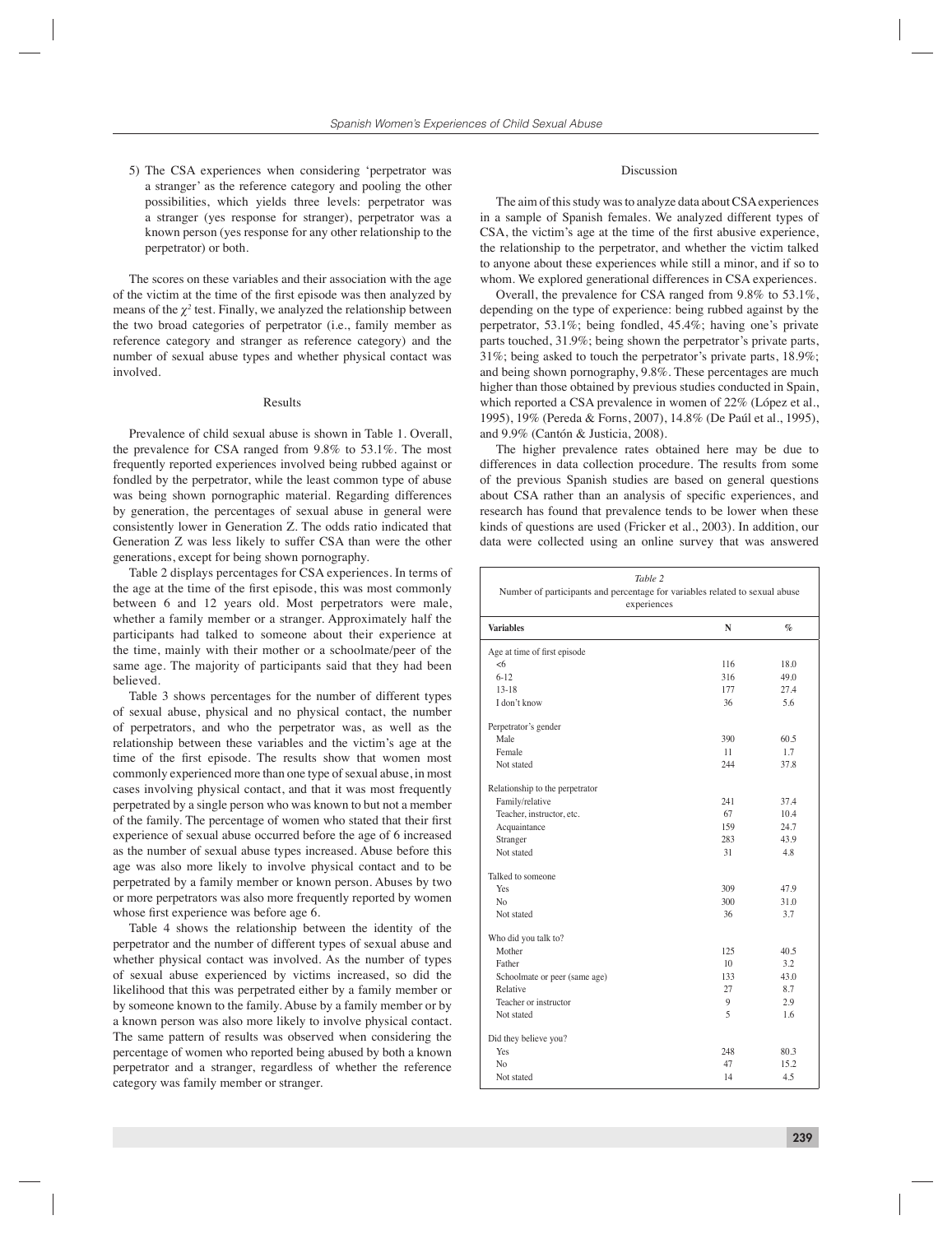| Table 3<br>Number of participants and percentages for the sexual abuse variables according to age at the time of the first episode |           |      |                                  |          |         |           |  |  |
|------------------------------------------------------------------------------------------------------------------------------------|-----------|------|----------------------------------|----------|---------|-----------|--|--|
|                                                                                                                                    |           |      | Age at time of the first episode |          |         |           |  |  |
| <b>Variables</b>                                                                                                                   | ${\bf N}$ | $\%$ | < 6                              | $6 - 12$ | $13-18$ | $\chi^2$  |  |  |
| Number of sexual abuse types                                                                                                       |           |      |                                  |          |         |           |  |  |
| 1                                                                                                                                  | 160       | 24.8 | 4.3                              | 18.4     | 36.7    | 84.31***  |  |  |
| $2 - 3$                                                                                                                            | 264       | 40.9 | 32.8                             | 43.7     | 47.5    |           |  |  |
| 4 or more                                                                                                                          | 221       | 34.3 | 62.9                             | 38.0     | 15.8    |           |  |  |
| Physical contact (yes/no)                                                                                                          |           |      |                                  |          |         |           |  |  |
| No physical contact                                                                                                                | 46        | 7.1  | 1.7                              | 6.6      | 10.7    | 39.39***  |  |  |
| With physical contact                                                                                                              | 314       | 48.7 | 31.0                             | 45.6     | 58.2    |           |  |  |
| Both                                                                                                                               | 285       | 44.2 | 67.2                             | 47.8     | 31.1    |           |  |  |
| Number of perpetrators                                                                                                             |           |      |                                  |          |         |           |  |  |
| 1                                                                                                                                  | 495       | 80.6 | 72.4                             | 79.7     | 87.6    | $10.63**$ |  |  |
| 2 or more                                                                                                                          | 119       | 19.4 | 27.6                             | 20.3     | 12.4    |           |  |  |
| Identity of perpetrator (family member: yes/no)                                                                                    |           |      |                                  |          |         |           |  |  |
| Not a family member                                                                                                                | 373       | 60.7 | 31.0                             | 59.0     | 81.9    | 77.66***  |  |  |
| Family member                                                                                                                      | 169       | 27.5 | 50.9                             | 27.6     | 13.0    |           |  |  |
| Both                                                                                                                               | 72        | 11.7 | 18.1                             | 13.3     | 5.1     |           |  |  |
| Identity of perpetrator (stranger: yes/no)                                                                                         |           |      |                                  |          |         |           |  |  |
| Stranger                                                                                                                           | 201       | 32.7 | 10.3                             | 27.0     | 55.9    | 75.78***  |  |  |
| Known person                                                                                                                       | 331       | 53.9 | 74.1                             | 58.7     | 33.9    |           |  |  |
| Both                                                                                                                               | 82        | 13.4 | 15.5                             | 14.3     | 10.2    |           |  |  |

| Table 4<br>Percentages for the sexual abuse variables according to who the perpetrator was |            |        |              |            |                 |                     |      |             |  |
|--------------------------------------------------------------------------------------------|------------|--------|--------------|------------|-----------------|---------------------|------|-------------|--|
| <b>Variables</b>                                                                           | Not family | Family | <b>Both</b>  | $\chi^2$   | <b>Stranger</b> | <b>Known Person</b> | Both | $\chi^2$    |  |
| Number of types of sexual abuse                                                            |            |        |              |            |                 |                     |      |             |  |
|                                                                                            | 30.6       | 10.1   | 1.4          | 82.18***   | 43.8            | 12.1                | 4.9  | $112.42***$ |  |
| $2 - 3$                                                                                    | 45.8       | 37.3   | 37.5         |            | 42.3            | 42.9                | 41.5 |             |  |
| 4 or more                                                                                  | 23.6       | 52.7   | 61.1         |            | 13.9            | 45.0                | 53.7 |             |  |
| Physical contact (yes/no)                                                                  |            |        |              |            |                 |                     |      |             |  |
| No physical contact                                                                        | 10.2       | 2.4    | $\mathbf{0}$ | $39.12***$ | 16.9            | 2.4                 | 0.0  | 65.09***    |  |
| With physical contact                                                                      | 52.3       | 40.8   | 33.3         |            | 50.2            | 48.3                | 32.9 |             |  |
| Both                                                                                       | 37.5       | 56.8   | 66.7         |            | 32.8            | 49.2                | 67.1 |             |  |
| *** $p < .001$ ; ** $p < .01$ ; * $p < .05$                                                |            |        |              |            |                 |                     |      |             |  |

individually, ensuring the women's anonymity. This procedure offered participants the possibility of responding while alone in the privacy of their own homes, thus increasing the likelihood of honest responses. The fact that we used snowball sampling could also be a factor, as women who had suffered some kind of CSA may have been more likely to self-select, leading us to overestimate the prevalence of CSA. It is worth noting that a recent study conducted by Guziak (2020) in Poland with a similar procedure to that used here (i.e., asking about specific experiences through an online survey) also found higher prevalence than reported previously. The figures reported by this author, namely a total prevalence of 39.7% (46.7% for women) and more than 40% for CSA with physical contact, are close to those obtained in our study. A final possibility to consider is that increased information and public awareness of CSA is leading more women to describe their childhood experiences in these terms. It is important to add that our participants had the opportunity to include their own comments at the end of the questionnaire. Notably, many of the women commented that this was the first time they had disclosed the abuse. Ullman (2007) noted that the vast majority of victims wait until adulthood to reveal the sexual abuse they suffered, and some never talk about their experience to anyone. It is possible that certain social changes such as the recent *Me Too* movement have raised awareness in this respect and have encouraged women to speak out about their experiences. Further research is needed to analyze the impact of different data collection procedures on prevalence rates, as well as to explore how social changes may be influencing the perception of CSA.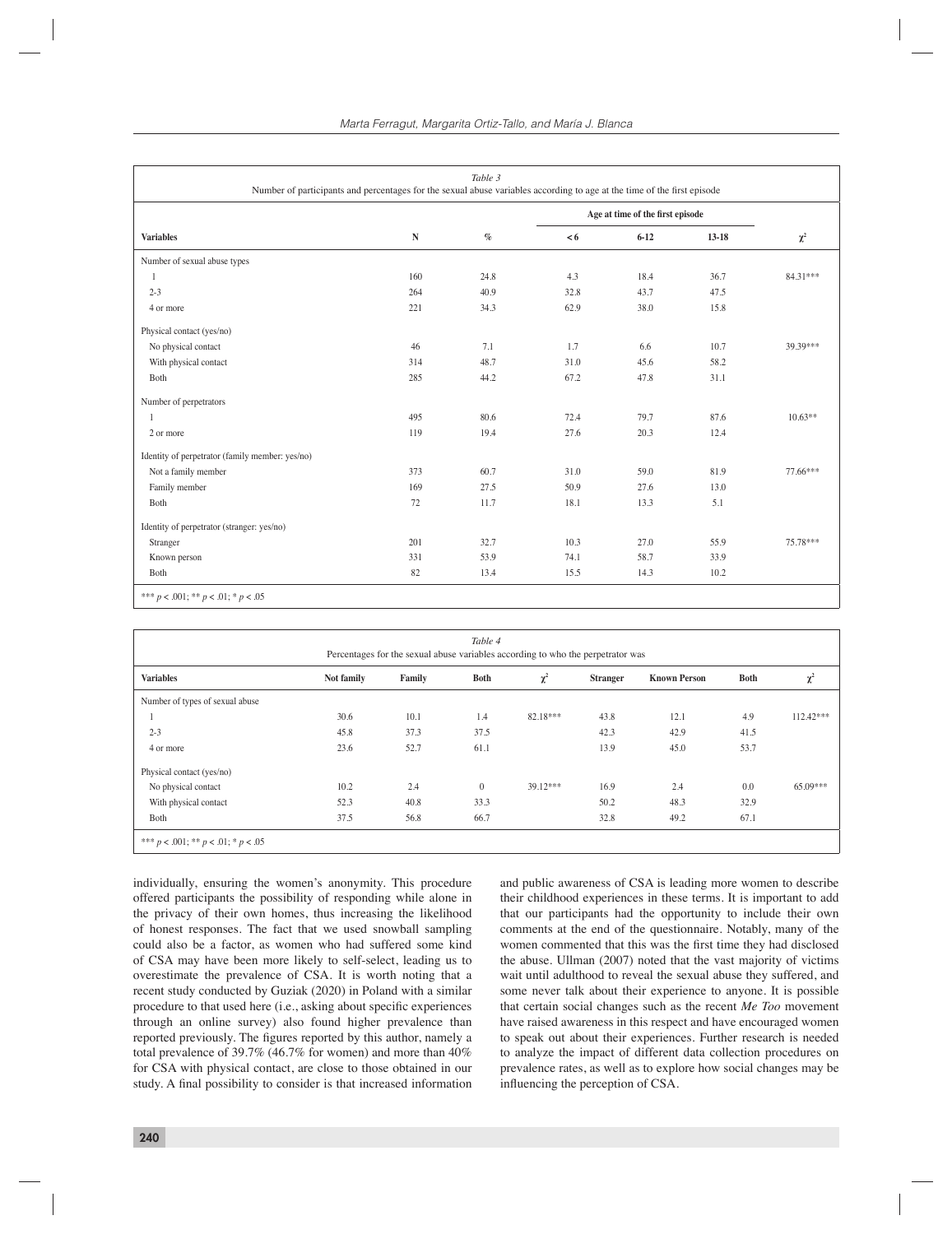Regarding the different types of sexual abuse, most studies differentiate between contact and non-contact abuse, and the latter is frequently found to be more prevalent (Barth et al., 2013; Mohler-Kuo et al., 2014; Singh et al., 2014). This tendency was not observed in our study. Approximately half of the participants had been rubbed against sexually or fondled when they were a child, and this percentage is only comparable with the results obtained in Spain by López et al. (1995), where half of the women who reported some CSA event had been touched by the perpetrator.

In relation to differences between the four generations, results indicated that the lowest prevalence for all CSA types (with the exception of being shown pornography) was in Generation Z, a cohort in which CSA was also most likely to have been experienced at an older age (13-18 years old) and with a stranger as the perpetrator. No previous studies have specifically examined differences between generations in Spain. Instead, prevalence meta-analyses are usually limited to confirming or replicating data across different decades (Pereda et al., 2009a). Although the percentages of CSA experiences we observed in Generation Z remain alarming, the lower comparative rates may suggest that this new generation of women is more protected against such events, as described in research in other countries (Dunne et al., 2003). This could be the result of social changes, prevention programs, or increased societal awareness about CSA (Save The Children, 2012b; World Vision, 2019).

In our sample the first episode most frequently occurred between the ages of 6 and 12 years, a finding consistent with previous studies indicating that children under the age of 13 are most vulnerable to sexual abuse (Pereda & Forns, 2007). Also in line with previous studies, the perpetrator was in most cases a male who was known to the victim (Mohler-Kuo et al., 2014). However, the percentages for abuse by a stranger were also high. Previous studies suggest that the relationship to the perpetrator may differ depending on the age of the victim (Finkelhor & Shattuck, 2012), and we will return to this issue below. Approximately half of participants talked to someone about their experiences, mainly with their mother or a schoolmate/peer of the same age. Although this percentage is slightly higher than reported previously (London et al., 2003; Ullman, 2007), the fact that half of the women in our sample did not disclose the abuse highlights the need for continued efforts (e.g., through prevention programs) to raise awareness about the importance of speaking out and seeking help, especially given the known psychological impact of non-disclosure (Broman-Fulks et al., 2007).

Different variables in relation to age at the time of the first episode are analyzed. The results showed that when sexual abuse first occurs before the age of 6 years, it more frequently involves different types of abuse and more physical contact, and the perpetrator is more likely to be a family member or known person. This is consistent with other studies which found that the younger the victim, the more likely it was that the abuser was a family member or acquaintance (Pereda & Forns, 2007). This suggests that the victim's age when abuse begins and the relationship to the perpetrator are key variables to consider when analyzing CSA. Victims under 6 years of age and perpetrators who are known persons appear to be factors that predict a more complex abuse context and experience, since early abuse experiences with a known or family perpetrator are associated with having suffered more different types of sexual abuse and events involving physical contact.

This study has certain limitations that must be acknowledged. First, the use of a non-random sampling method may restrict the generalizability of the findings to the general population. Furthermore, the fact that participants were recruited by snowball sampling means that our data are susceptible to self-selection bias. Second, although an online data collection method can help to ensure anonymity, it allows researchers less control. Another issue to consider here is that older women with less experience of or limited access to the internet may have been discouraged from participating. Finally, our data may be affected by recall bias due to retrospective reporting. Further research is required to obtain prevalence data from representative samples in Spain, including men.

Despite these limitations, the present study extends knowledge by providing up-to-date information of CSA in the Spanish context. Here we gathered data from a large sample of Spanish women by means of an online questionnaire, thus ensuring anonymity. The results show that CSA is a serious problem in our country, with high rates of different CSA experiences. Importantly, differences between generations were examined for the first time in Spain, showing a lower prevalence of CSA among the youngest generation of adult women. We also explored whether the relationship to the perpetrator differed depending on the age of the victim at the time of the first episode.

Overall, our results highlight the important and complex problem that our society is facing. In recent decades, public campaigns and programs have raised societal awareness about CSA (Tabachnick & Dawson, 2000). However, although research suggests that society today is more concerned about this kind of abuse, our understanding of some of its characteristics and how best to tackle the problem remains unclear (Kleban & Jeglic, 2012). What is clear is that we need to adopt a multidisciplinary and multifaceted approach, encompassing policy, legislation, organizational practices, community education, and programs for improving individual skills (McCartan et al., 2014). Researchers have an important role to play in communicating the scientific findings, including as regards the extent of the problem. We encourage researchers to continue investigating the problem of CSA in all its complexity, obtaining representative data and examining generational differences in order to expand knowledge.

#### Acknowledgements

This work was supported by the FEDER 2014–2020 Program of the European Union and the Consejería de Economía y Conocimiento de la Junta de Andalucía. grant number [UMA18- FEDERJA-077].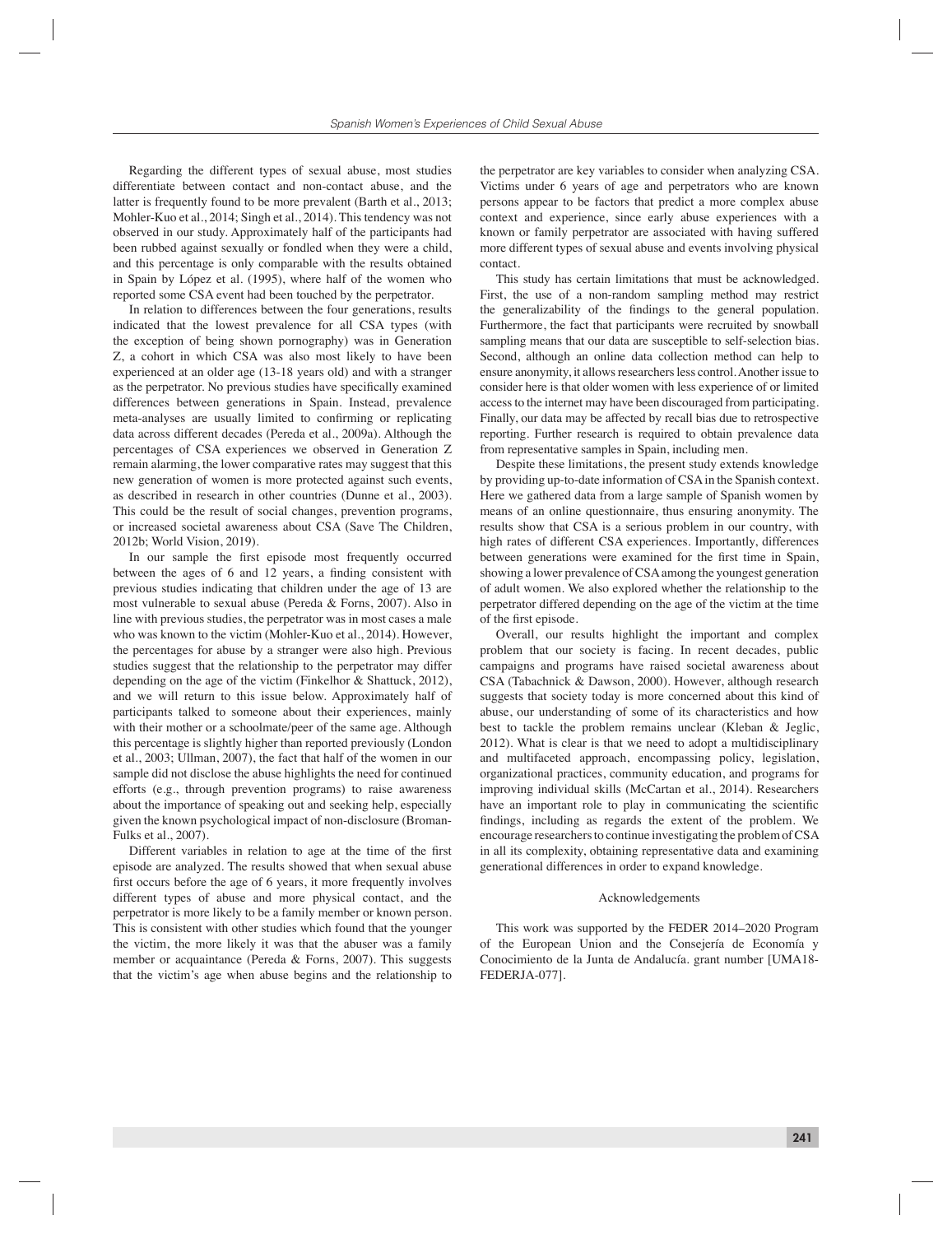#### References

- Barth, J., Bermetz, L., Heim, E., Trelle, S., & Tonia, T. (2013). The current prevalence of child sexual abuse worldwide: A systematic review and meta-analysis. *International Journal of Public Health, 58*, 469-483. http://doi.org/10.1007/s00038-012-0426-1
- Broman-Fulks, J. J., Ruggiero, K. J., Hanson, R. F., Smith, D. W., Resnick, H. S., Kilpatrick, D. G., & Saunders, B. E. (2007). Sexual assault disclosure in relation to adolescent mental health: Results from the National Survey of Adolescents. *Journal of Clinical Child and Adolescent Psychology, 36*, 260-266. http://doi.org/10.1080/15374410701279701
- Cantón, D., & Justicia, F. (2008). Afrontamiento del abuso sexual infantil y ajuste psicológico a largo plazo [Coping with child sexual abuse and long-term psychological adjustment]. *Psicothema, 20*, 509-515.
- Cantón-Cortés, D., Cortés, R., & Cantón, J. (2020). Child sexual abuse and suicidal ideation: The differential role of attachment and emotional security in the family system. *International Journal of Environmental Research and Public Health, 17*, 3163. http://doi.org/10.3390/ ijerph17093163
- Chiu, G. R., Lutfey, K. E., Litman, H. J., Link, C. L., Hall, S. A., & McKinlay, J. B. (2013). Prevalence and overlap of childhood and adult physical, sexual, and emotional abuse: A descriptive analysis of results from the Boston Area Community Health (BACH) survey. *Violence and Victims, 28*, 381-402. http://doi.org/10.1891/0886-6708.11-043
- Collin-Vézina, D., Daigneault, I., & Hébert, M. (2013). Lessons learnt from child sexual abuse research: Prevalence, outcomes and preventive strategies. *Child Adolescence Psychiatry Mental Health, 7*, 22. http:// doi.org/10.1186/1753-2000-7-22
- De Paúl, J., Milner, J. S., & Múgica, P. (1995). Childhood maltreatment, childhood social support, and child abuse potential in a Basque sample. *Child Abuse & Neglect, 19,* 907-920.
- Dimock, M. (2019). Defining generations: Where Millennials end and Generation Z begins. *Pew Research Center.* https://pewrsr.ch/2szqtJz
- Dunne, M. P., Purdie, D. M., Cook, M. D., Boyle, F. M., & Najman, J.M. (2003). Is child sexual abuse declining? Evidence from a populationbased survey of men and women in Australia. *Child Abuse & Neglect, 27,* 141-152. http://doi.org/10.1016/s0145-2134(02)00539-2
- Ferragut, M., Rueda, P., Cerezo, M. V., & Ortiz-Tallo, M. (2020). What do we know about child sexual abuse? Myths and truths in Spain. *Journal of Interpersonal Violence*, 1-19. http://doi. org/10.1177/0886260520918579
- Fillipas, H. H., & Ullman, S. E. (2006). Child sexual abuse, coping responses, self-blame, post-traumatic stress disorder and adult sexual revictimization. *Journal of Interpersonal Violence, 21*, 652-672. http:// doi.org/10.1177/0886260506286879
- Finkelhor, D. (1994). The international epidemiology of child sexual abuse. *Child Abuse & Neglect, 18*, 409-417.
- Finkelhor, D., Ormrod, R., Turner, H. A., & Hamby, S. L. (2012). *Child and youth victimization known to school, police, and medical officials in a national sample of children and youth. Juvenile Justice Bulletin (No. NCJ 235394*). United States Department of Justice, Office of Juvenile Justice and Delinquency Prevention.
- Finkelhor, D., & Shattuck, A. (2012). *Characteristics of crimes against juveniles*. Crimes against Children Research Center.
- Fricker, A. E., Smith, D. W., Davis, J. L., & Hanson, R. F. (2003). Effects of context and question type on endorsement of childhood sexual abuse. *Journal of Traumatic Stress, 16,* 265-268.
- Guziak, M. A. (2020). Child sexual abuse among Polish adult population: Prevalence and abuse characteristics. *The Lost Childhood Association*, 1-19. http://doi.org/10.13140/RG.2.2.22674.27844
- Hornor, G. (2010). Child sexual abuse: Consequences and implications. *Journal of Pediatric Health Care, 24*, 358-364. http://doi.org/10.1016/j. pedhc.2009.07.003
- Játiva, R., & Cerezo, M.A. (2014). The mediating role of self-compassion in the relationship between victimization and psychological maladjustment in a sample of adolescents. *Child Abuse & Neglect, 38*, 1180-1190. http://doi.org/10.1016/j.chiabu.2014.04.005
- Kleban, H., & Jeglic, E. (2012). Dispelling the myths: Can psychoeducation change public attitudes towards sex offenders? *Journal of Sexual Aggression, 18,* 178-193. https://doi.org/10.1080/13552600.2011.552 795
- London, K., Bruck, M., Ceci, S., & Shuman, D. (2003). Disclosure of child sexual abuse: What does the research tell us about the ways that children tell? *Psychology, Public Policy, and Law, 11*, 194-226. http:// doi.org/10.1037/1076-8971.11.1.194
- López, F., Carpintero, E., Hernández, A., Martín, M. J., & Fuertes, A. (1995). Prevalencia y consecuencias del abuso sexual al menor en España [Prevalence and consequences of child sexual abuse in Spain]. *Child Abuse & Neglect, 19*, 1039-1050.
- McCartan, K. F., Kemshall, H., & Tabachnick, J. (2014). The construction of community understandings of sexual violence: Rethinking public, practitioner and policy discourses. *Journal of Sexual Aggression, 21*, 100-116. https://doi.org/10.1080/13552600.2014.945976
- Mohler-Kuo, M., Landolt, M. A., Maier, T., Meidert, U., Schönbucher, V., & Schnyder, U. (2014). Child sexual abuse revisited: A population-based cross-sectional study among Swiss adolescents. *Journal of Adolescence Health, 54*, 304-311. http://doi.org/10.1016/j.jadohealth.2013.08.020
- Mullers, E. S., & Dowling, M. (2008). Mental health consequences of child sexual abuse. *British Journal of Nursing, 17*, 1428-1433. http://dx.doi. org/10.12968/bjon.2008.17.22.31871
- Muñiz, J., & Fonseca-Pedrero, E. (2019). Diez pasos para la construcción de un test [A ten-step guide to test construction]. *Psicothema, 31*, 7-16. https://doi.org/10.7334/psicothema2018.291
- Murray, L. K., Nguyen, A., & Cohen, J. A. (2015). Child sexual abuse. *Child and Adolescent Psychiatric Clinics of North America, 23*, 321- 337. http://doi.org/10.1016/j.chc.2014.01.003
- Ordóñez-Camblor, N., Fonseca-Pedrero, E., Paino, M., García-Álvarez, L., Pizarro-Ruiz, J.P., & Lemos-Giráldez, S. (2016). Assessment of early traumatic experiences in adults. *Papeles del Psicólogo, 37*, 36-44.
- Pan, Y., Lin, X., Liu, J., & Zhang, S. (2020). Prevalence of childhood sexual abuse among women using the Childhood Trauma Questionnaire: A worldwide meta-analysis. *Trauma, Violence, & Abuse,* 1-11. http://doi. org/10.1177/1524838020912867
- Pereda, N. (2016) ¿Uno de cada cinco?: Victimización sexual infantil en España [One in five? Child sexual victimization in Spain]. *Papeles del Psicólogo, 37*, 126-133.
- Pereda, N., Abad, J., & Guilera, G. (2016). Lifetime prevalence and characteristics of child sexual victimization in a community sample of Spanish adolescents. *Journal of Child Sexual Abuse, 25*, 142-158. https://doi.org/10.1080/10538712.2016.1123791
- Pereda N., & Forns, M. (2007). Prevalencia y características del abuso sexual infantil en estudiantes universitarios españoles [Prevalence and characteristics of child sexual abuse in Spanish university students]. *Child Abuse & Neglect, 31*, 417-426. http://doi.org/10.1016/j. chiabu.2006.08.010
- Pereda, N., Guilera, G., & Abad, J. (2014). Victimization and polyvictimization of Spanish children and youth: Results from a community sample. *Child Abuse & Neglect, 38,* 640-649. http://dx.doi. org/10.1016/j.chiabu.2014.01.019
- Pereda, N., Guilera, G., Forns, M., & Gómez-Benito, J. (2009a). The international epidemiology of child sexual abuse: A continuation of Finkelhor (1994). *Child Abuse & Neglect, 33*, 331-342. http://doi. org/10.1016/j.chiabu.2008.07.007
- Pereda, N., Guilera, G., Forns, M., & Gómez-Benito, J. (2009b). The prevalence of child sexual abuse in community and student samples: A meta-analysis. *Clinical Psychology Review, 29,* 328-338. http://doi. org/10.1016/j.cpr.2009.02.007
- Save The Children (2012a). *La justicia española frente al abuso sexual infantil en el entorno familiar. Un análisis de casos a la luz de los estándares internacionales de derechos humanos* [The Spanish judiciary and child sexual abuse in the family environment: An analysis of cases in the light of international human rights standards]*.* Save The Children. https://www.savethechildren.es/sites/default/files/imce/docs/ informe\_justicia\_esp\_abuso\_sexual\_infantil\_vok-2.pdf
- Save the Children (2012b). *Guía de recursos para la prevención y atención del abuso y la explotación sexual infantil* [Resource guide for the prevention and care of child sexual abuse and exploitation]. Save The Children. https://www.savethechildren.es/sites/default/files/imce/ docs/guia\_de\_recursos\_prevencion\_abuso\_sexual\_infantil\_2012\_ v2.pdf